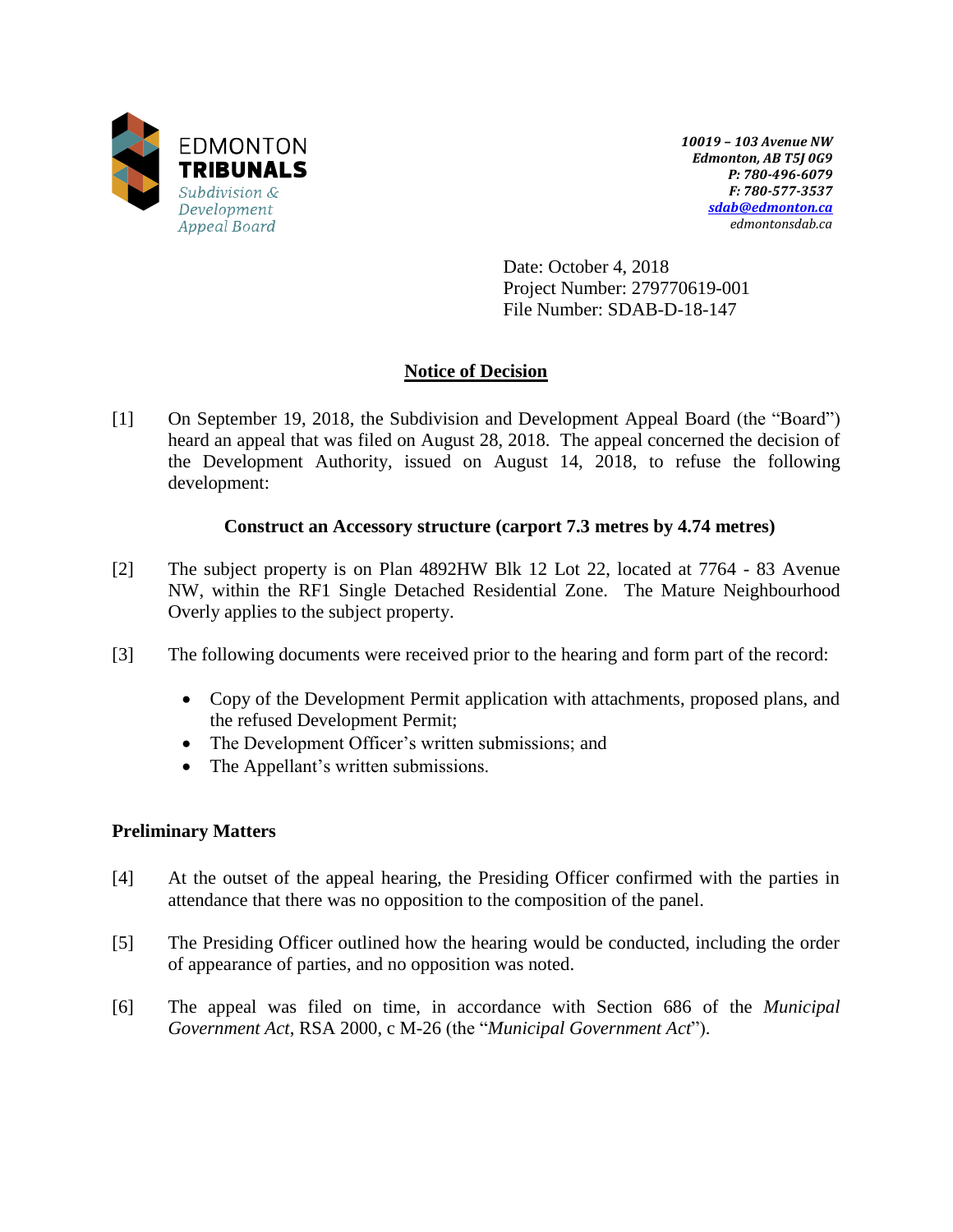### **Summary of Hearing**

- *i) Position of the Appellant, Mr. Farrell*
- [7] The garage and driveway have been in existence for over 60 years without any known complaints.
- [8] In Mr. Farrell's opinion, the excess of one percent for site coverage for the proposed development will not negatively impact the property.
- [9] There will be a significant cost to have the driveway off of the rear lane. The existing garage is concrete and would be difficult to demolish.
- [10] The orientation of the rear yard will change if the driveway is off the rear lane.
- [11] The carport will only cover the driveway and will have translucent material on the roof which will not create a visual impact.
- [12] He is trying to upgrade the property in keeping with the characteristics of the neighbourhood.
- [13] The carport will provide shelter for their vehicles and the driveway free from snow and ice.
- [14] He did not speak to his neighbours but several approached him and provided verbal support of the carport.
- [15] Mr. Farrell provided the following information in response to questions by the Board:
	- a. He revised the plans for the carport as suggested by the Development Officer.
	- b. The carport's width will be in line with the walls of the garage.
	- c. The existing tree will remain as it is and will not interfere with the carport.
	- d. The fence will remain as it is and does not extend to the edge of the sidewalk.
	- e. The carport will only extend to the property line.
	- f. He understands that the *Edmonton Zoning Bylaw* changed after the garage was built.
	- g. He could not confirm if there were other carports in the area.
	- h. There are several garages in the neighbourhood that have access off of 79 Street.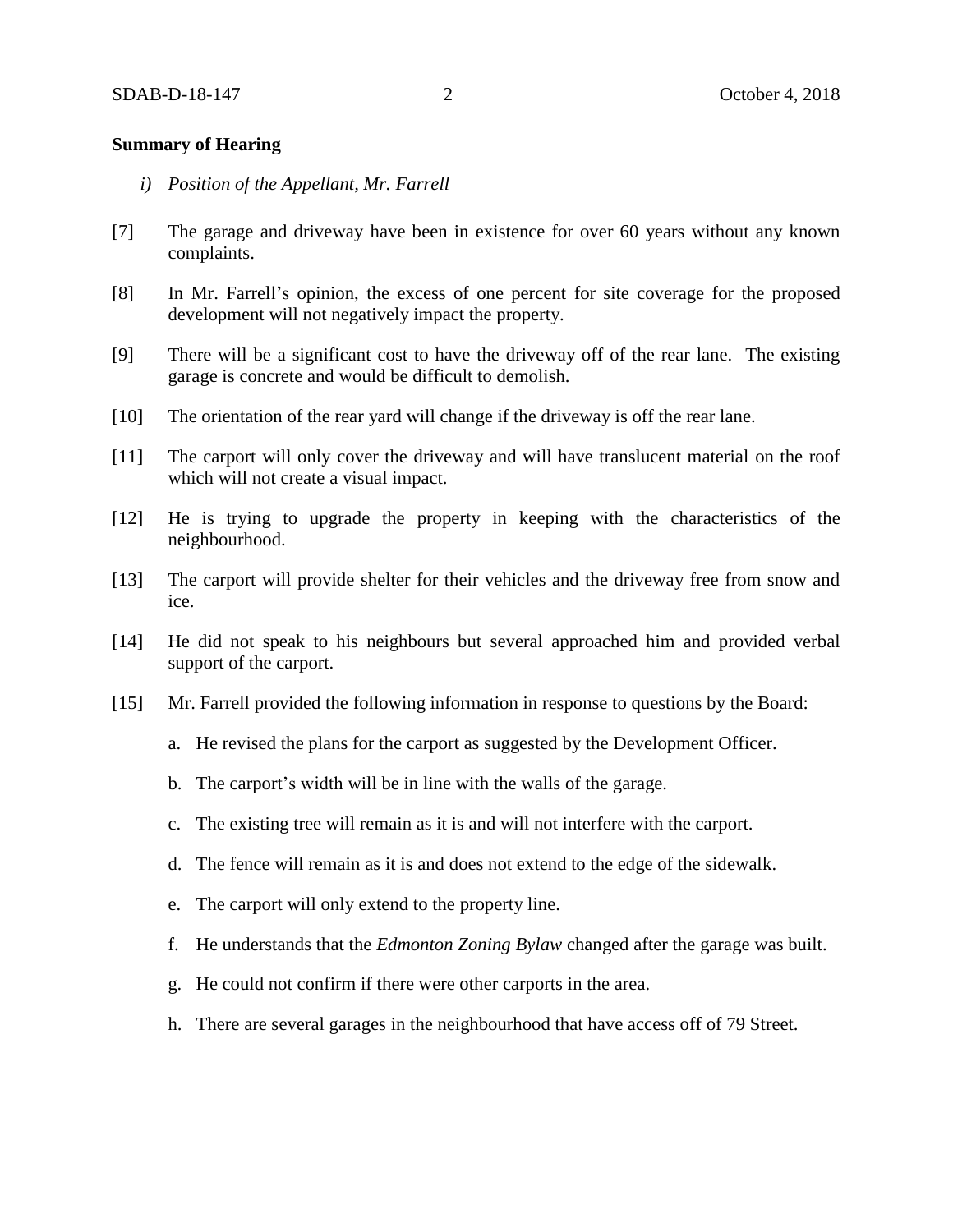- i. The carport will only cover the driveway and will not create a visual impact for vehicles travelling on 79 Street.
- j. He confirmed that the 6 feet by 24 feet shed in the rear yard was included in the site coverage calculation.
- *ii) Position of the Development Officer, Ms. Bauer*
- [16] The Development Authority did not appear at the hearing and the Board relied on Ms. Bauer's written submission.

#### **Decision**

[17] The appeal is DENIED and the decision of the Development Authority is CONFIRMED. The development is REFUSED.

#### **Reasons for Decision**

- [18] The proposed development is Accessory to a Permitted Use in the RF1 Single Detached Residential Zone.
- [19] The subject property has had non-conforming access off of 79 Street for several years. Section 814.3(17) of the *Edmonton Zoning Bylaw* has been recently enacted and states "regardless of whether a Site has existing vehicular access from a public roadway, other than a Lane, no such access shall be permitted to continue where an Abutting Lane exists." It appears it is Council's intent that access should exist from the abutting lane. The proposed carport would further the non-conformity that already exists. The Transportation Department agreed that this non-conforming access could remain only until this site is redeveloped sometime in the future.
- [20] Insufficient planning reasons were provided to permit a carport which would be constructed from the garage to almost the edge of the property line as it would protrude almost entirely into the flanking side setback.
- [21] The Board finds that the carport will have a negative visual impact on traffic and pedestrians using 79 Street.
- [22] The Board finds that the carport is uncharacteristic of the neighbourhood as there was insufficient evidence provided to indicate that there are other such carports in this area.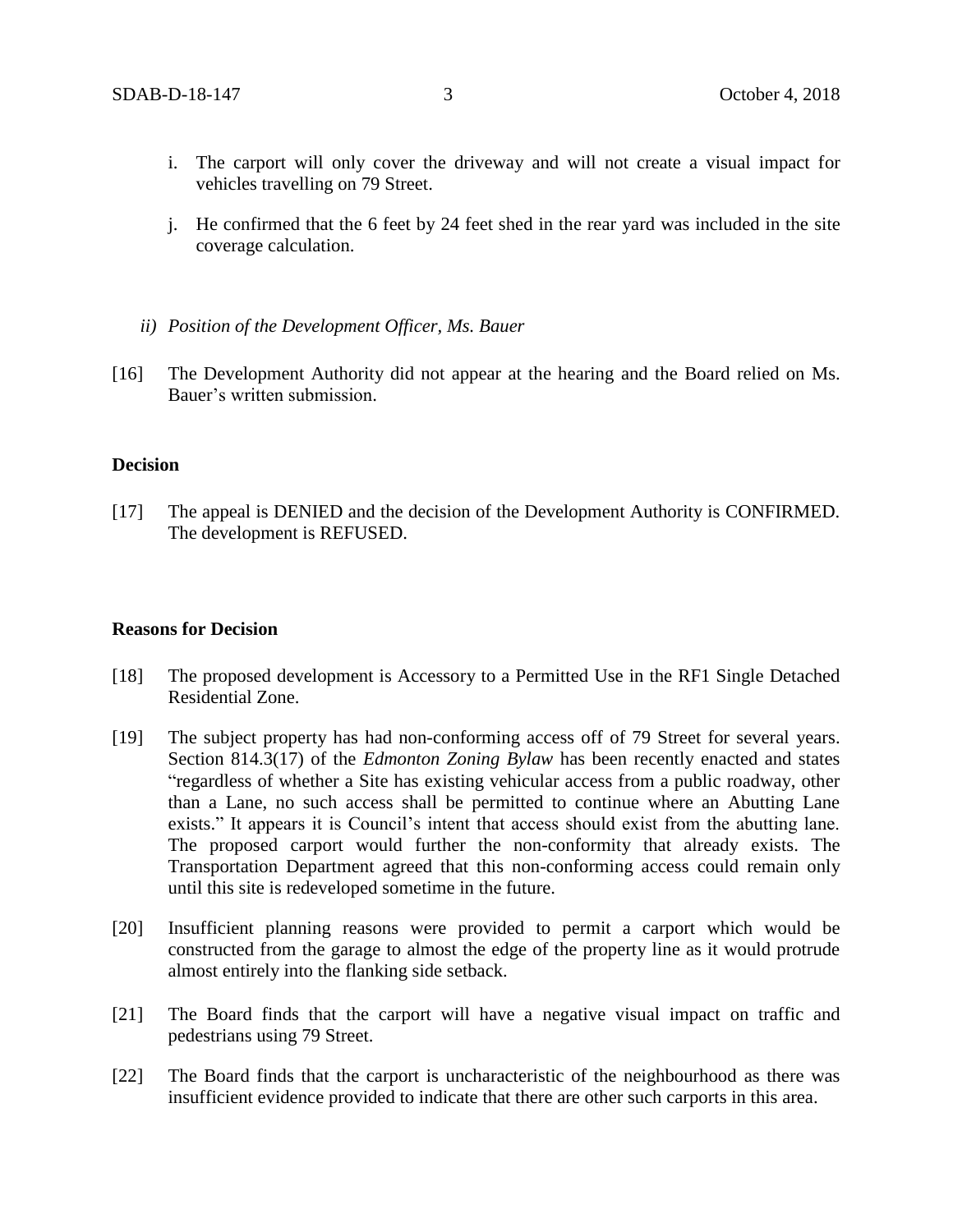[23] Based on the above, it is the opinion of the Board that the proposed development will unduly interfere with the amenities of the neighbourhood, and materially interfere with or affect the use, enjoyment or value of neighbouring parcels of land.

Patricia L. Janes.

Ms. P. Jones, Presiding Officer Subdivision and Development Appeal Board

Board Members in Attendance: Mr. V. Laberge; Ms. E. Solez; Ms. D. Kronewitt Martin; Mr. D. Fleming

CC: City of Edmonton, Development & Zoning Services, Attn: Ms. Bauer / Mr. Wen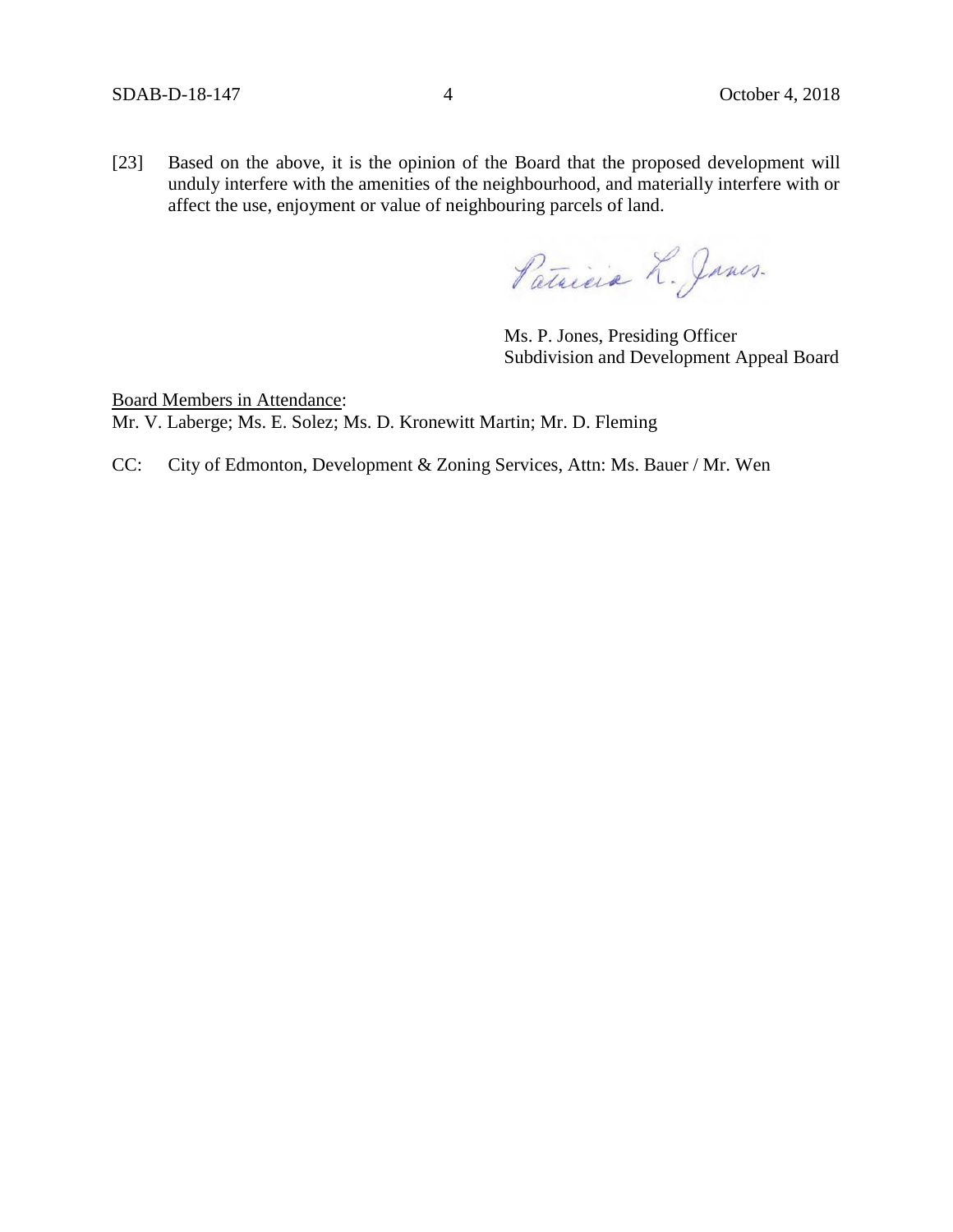### **Important Information for the Applicant/Appellant**

- 1. This decision may be appealed to the Alberta Court of Appeal on a question of law or jurisdiction under Section 688 of the *Municipal Government Act*, RSA 2000, c M-26. If the Subdivision and Development Appeal Board is served with notice of an application for leave to appeal its decision, such notice shall operate to suspend the Development Permit.
- 2. When a decision on a Development Permit application has been rendered by the Subdivision and Development Appeal Board, the enforcement of that decision is carried out by Development & Zoning Services, located on the 2nd Floor, Edmonton Tower, 10111 – 104 Avenue NW, Edmonton, AB T5J 0J4.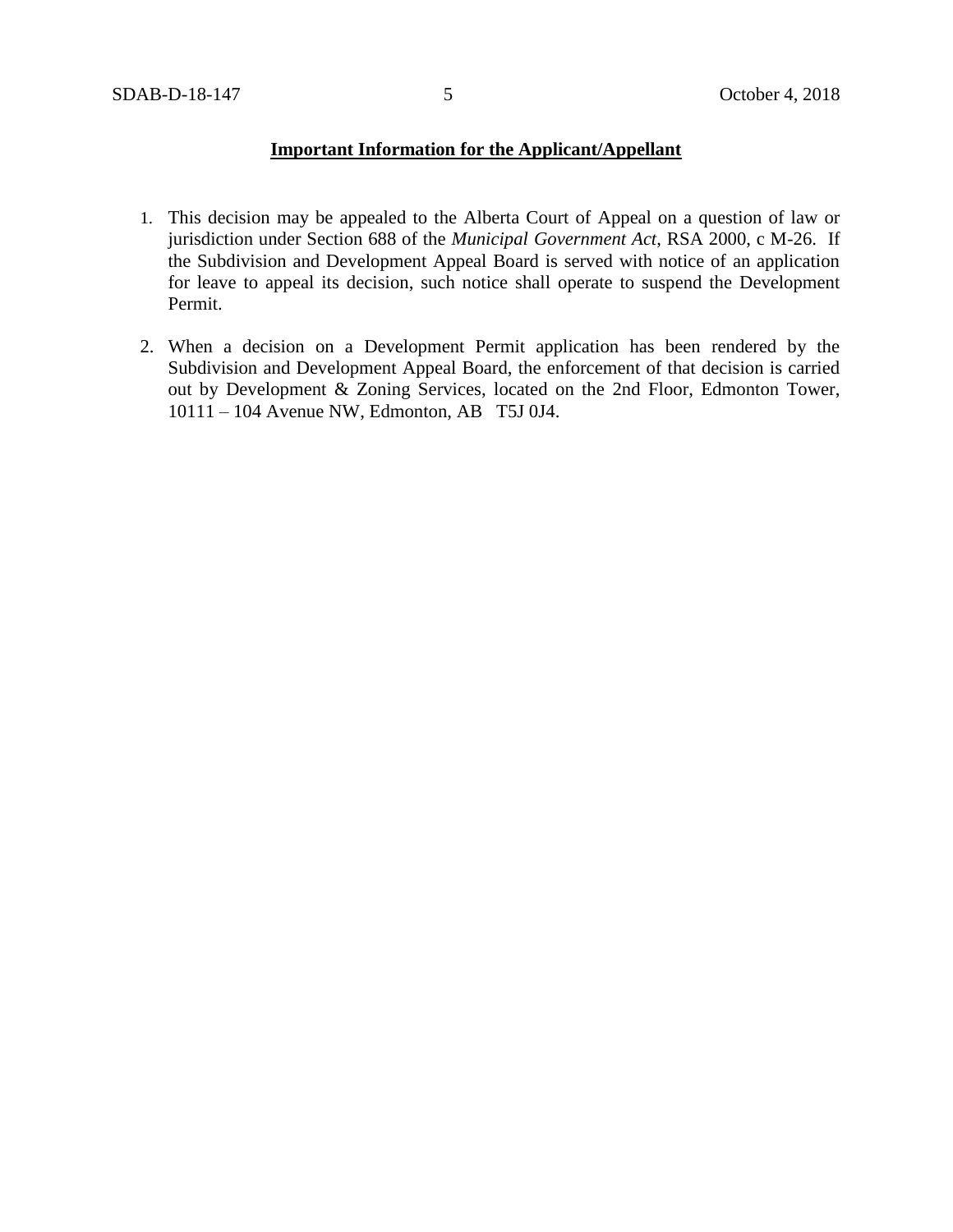

Date: October 4, 2018 Project Number: 283331093-001 File Number: SDAB-D-18-148

# **Notice of Decision**

[1] On September 19, 2018, the Subdivision and Development Appeal Board (the "Board") heard an appeal that was filed on August 27, 2018. The appeal concerned the decision of the Development Authority, issued on August 20, 2018, to approve the following development:

## **Operate a Major Home Based Business (Administration office for Lawn Care Services - ANGKOR LAWN CARE SERVICES)**

- [2] The subject property is on Plan 7521612 Blk 16 Lot 117, located at 18408 93 Avenue NW, within the RF1 Single Detached Residential Zone.
- [3] The following documents were received prior to the hearing and form part of the record:
	- Copy of the Development Permit application with attachments, proposed plans, and the approved Development Permit;
	- The Development Officer's written submissions;
	- The Appellant's written submissions; and
	- The Respondent's email.

## **Preliminary Matters**

- [4] The appeal was filed on time, in accordance with Section 686 of the *Municipal Government Act*, RSA 2000, c M-26 (the "*Municipal Government Act*").
- [5] At the outset of the hearing the Presiding Officer indicated that an email was received from the Respondent indicating that they would not be in attendance at the hearing and would like the Board to proceed and consider the written submission when making the decision.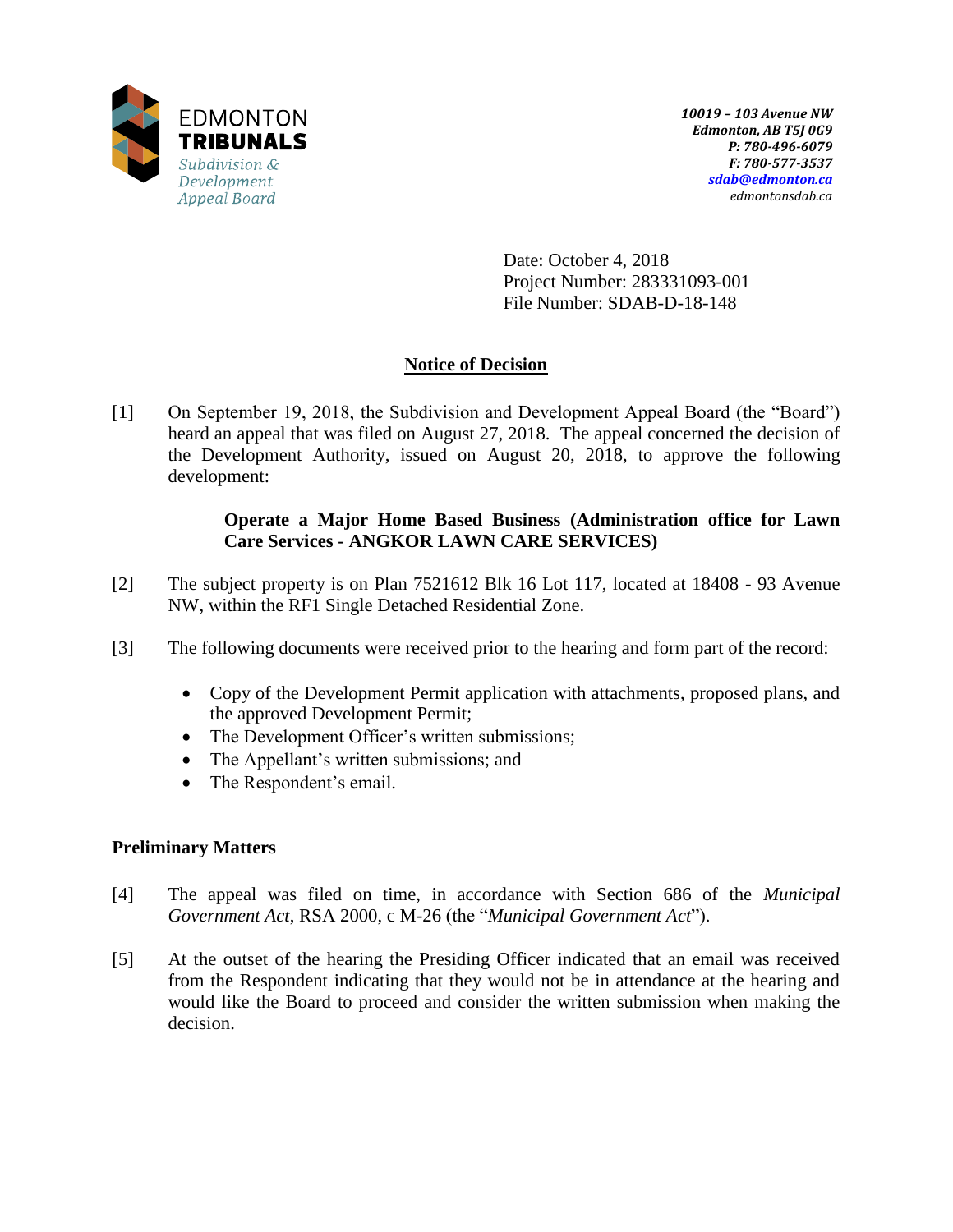[6] The Appellant was not in attendance at the hearing and the Board's Meeting Coordinator contacted the Appellant who indicated they were not able to attend and would like the Board to proceed with the hearing based on their written submissions. The Board's Meeting Coordinator confirmed that submissions were not previously received from the Appellant. The Appellant sent an email containing a written submission and photographs of the subject property.

#### **Summary of Hearing**

- *i) Position of the Appellant, Mr. and Mrs. Beauchamp*
- [7] The Appellants were not in attendance at the hearing. The Board proceeded with the hearing and considered their written submission when making their decision.
	- *ii) Position of the Development Officer, Ms. Watts*
- [8] The Development Authority was not in attendance at the hearing. The Board proceeded with the hearing and considered her written submission when making their decision.
	- *iii) Position of the Respondent, Mr. Tes*
- [9] The Respondent was not in attendance at the hearing. The Board proceeded with the hearing and considered his written submission when making their decision.

### **Decision**

[10] The appeal is **ALLOWED IN PART** and the decision of the Development Authority is **VARIED.** The development is GRANTED with the following change:

The Board **DELETES** the following variance:

### **Outdoor Storage: To allow outdoor storage of one non-enclosed trailer, 10 feet long (Section 75.5)**

- [11] The Development is subject to the following CONDITIONS as proposed by the Development Authority:
	- 1. This Development Permit may be revoked or invalidated, at any time, if the Home Based Business as stated in the Permit Details, or if the character or appearance of the Dwelling or Accessory Building, changes. This includes mechanical or electrical equipment used which creates external noise or interference with home electronic equipment in adjacent Dwellings. (Reference Section 75.2).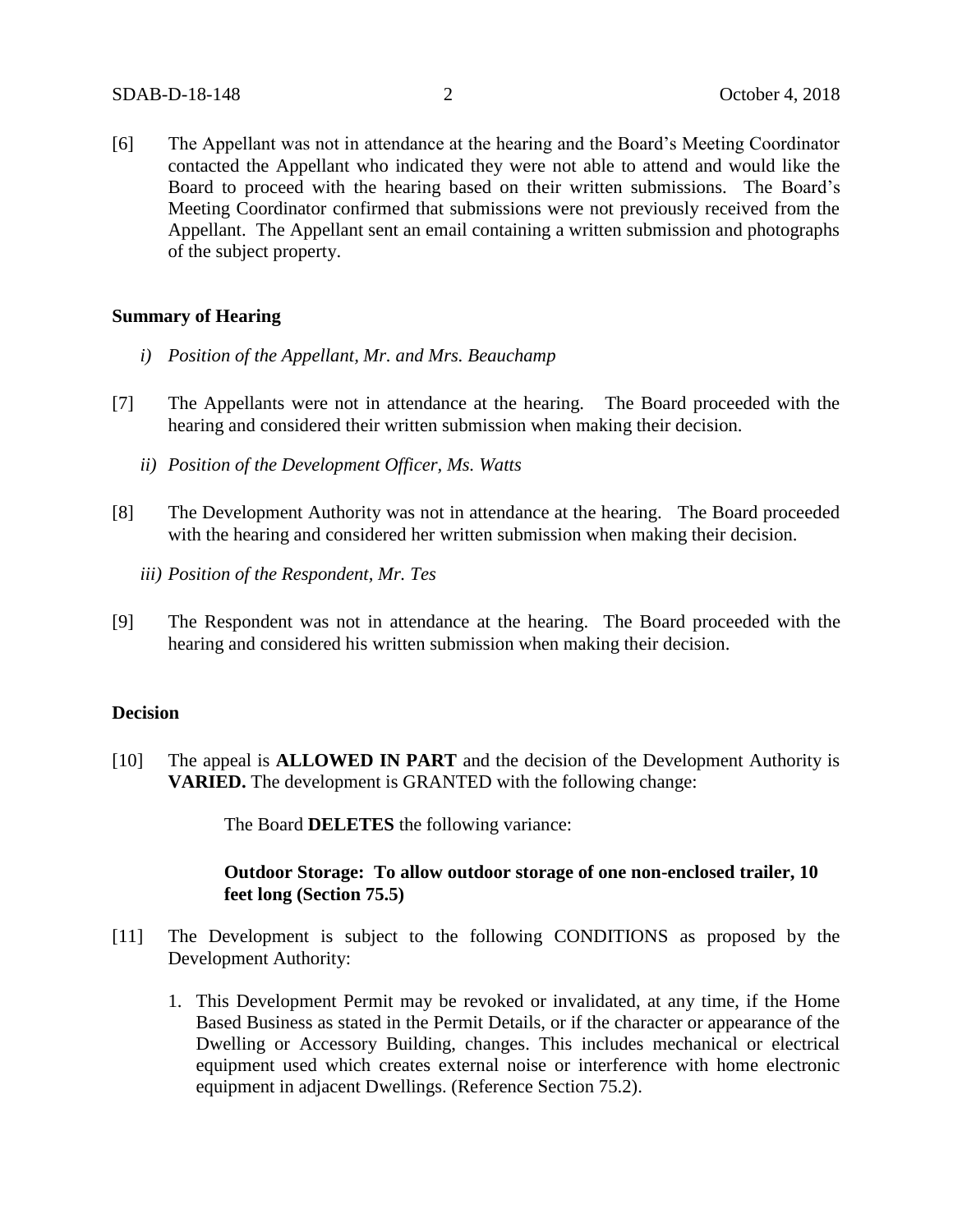- 2. There shall be no exterior display or advertisement other than an identification plaque or sign a maximum of 20 cm (8") x 30.5 cm (12") in size located on the dwelling. (Reference Section 75.1).
- 3. This approval is for a 5 year period ONLY from the date of this decision. A new Development Permit must be applied for to continue to operate the business from this location.
- 4. There shall be no more than five business associated visit per day at the Dwelling. The business Use must be secondary to the residential Use of the building and no aspects of the business operations shall be detectable from outside the property. The number of non-resident employees or business partners working on-site shall not exceed two at any one time. (Reference Section 75.4).
- 5. There shall be no mechanical or electrical equipment used that creates external noise, or visible and audible interference with home electronics equipment in adjacent Dwellings. No offensive noise, odour, vibration, smoke, litter, heat or other objectionable effect shall be produced. (Reference Section 75.2).
- 6. No person shall keep in any part of a Site in any Residential Zone any commercial vehicle, loaded or unloaded, having a maximum gross vehicle weight (G.V.W.R.) exceeding 4 600 kg or more than one commercial vehicle having a maximum gross vehicle weight (G.V.W.R.) of 4 600 kg or less, for longer than reasonably necessary while loading or unloading such vehicle. (Reference Section 45.1).
- 7. The business Use must maintain the privacy and enjoyment of adjacent residences and the character of the neighbourhood.
- 8. No commodity shall be displayed on the premises.
- 9. Clients visits must be by-appointment only and appointments shall not overlap with each other.
- 10. A new Development Permit must be obtained should the business change or expand.
- 11. There shall be no outdoor business activity, or outdoor storage of material or equipment associated with the business. Indoor storage related to the business activity shall be allowed in either the Dwelling or Accessory buildings. (Reference Section 75.5).
- 12. All parking for the Home Based Business must be accommodated on site. Parking on the street in conjunction with this Home Based Business is not permitted.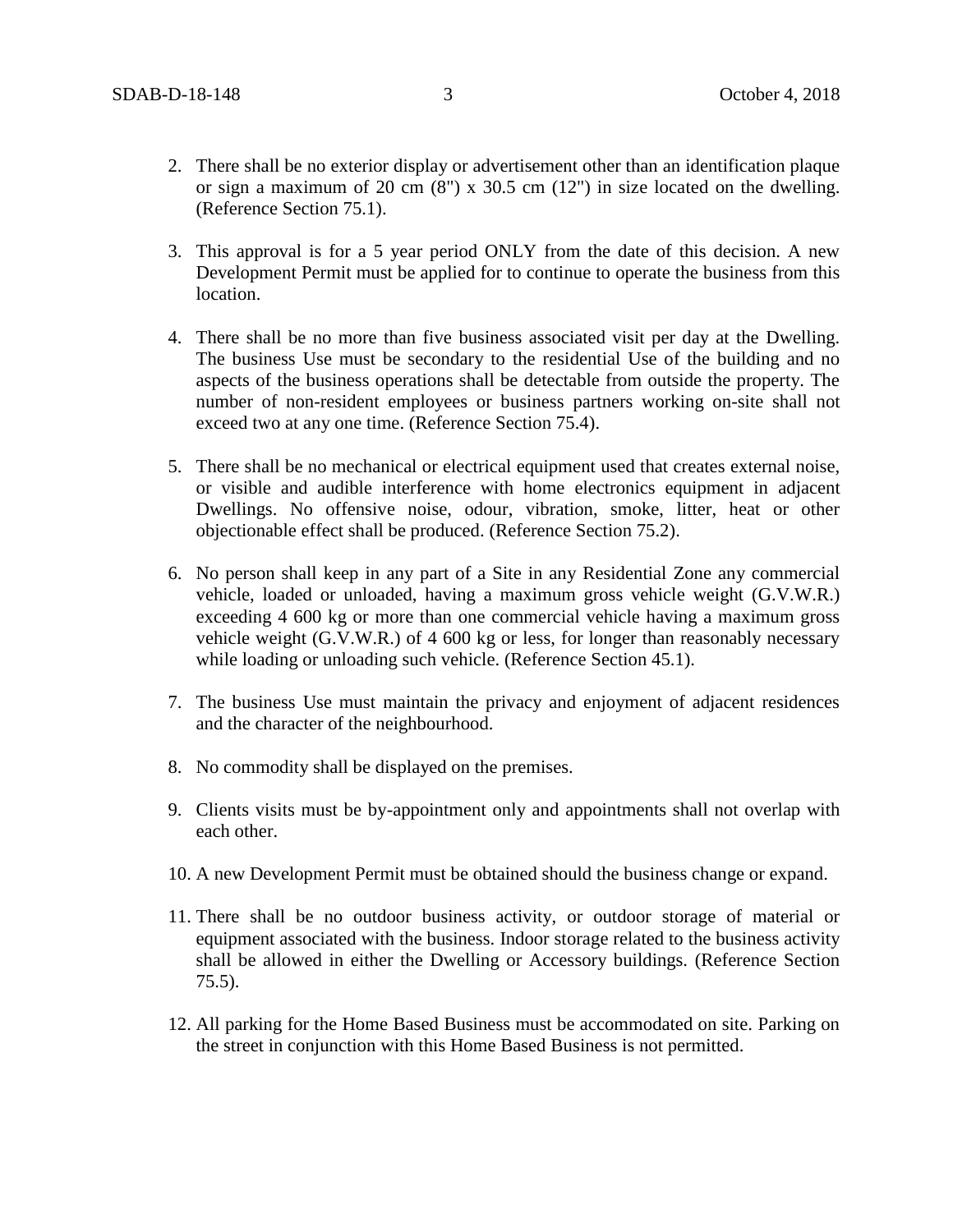13. All commercial, industrial and overweight vehicles shall be parked at an approved storage facility when not in use. The Development Permit will be revoked if any commercial, industrial and overweight vehicles are parked/stored on the Residential Site.

### ADVISEMENTS:

- 1. A Major Home Based Business shall not be allowed within the same principal Dwelling containing a Secondary Suite or within the same Site containing a Garden Suite and an associated principal Dwelling, unless the Home Based Business is a Bed and Breakfast Operation and the Secondary Suite or the Garden Suite is an integral part of the Bed and Breakfast Operation.
- 2. An approved Development Permit means that the proposed development has been reviewed against the provisions of this bylaw. It does not remove obligations to conform with other legislation, bylaws or land title instruments including, but not limited to, the *Municipal Government Act*, the *Safety Codes Act* or any caveats, restrictive covenants or easements that might be attached to the Site. (Reference Section 5.2).
- 3. Unless otherwise stated, all above references to section numbers refer to the authority under the *Edmonton Zoning Bylaw 12800*.

#### **Reasons for Decision**

- [12] The Respondent made application for and received a Development Permit to operate a Major Home Based Business (Administration office for Lawn Care Services - ANGKOR LAWN CARE SERVICES), which is a Discretionary Use in the RF1 Single Detached Residential Zone.
- [13] The Development Authority imposed a number of conditions on the approved development permit, plus granted a variance as follows: "Outdoor Storage: To allow outdoor storage of one non-enclosed trailer, 10' long. (Section 75.5)."
- [14] A neighbouring property owner appealed the approval of the Development Permit, citing the following concerns: "Too many vehicles on the street, disruption early in the morning, too much on the front drive way, like fertilizer, sand, lawn treatment etc., difficult for city vehicles like garbage truck and snow plow to get around all the equipment."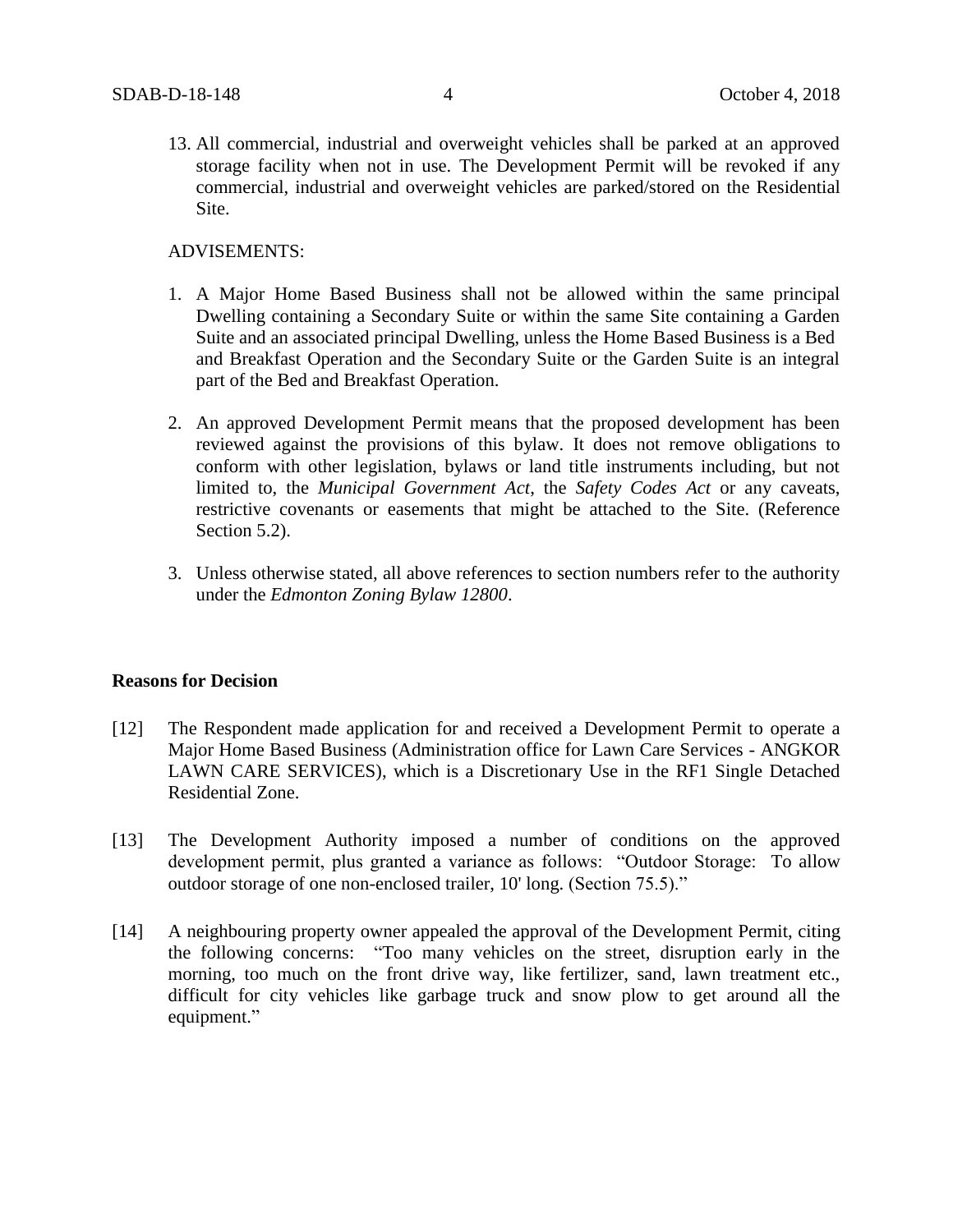- [15] The Board is bound by the recent decision of the Court of Appeal of Alberta in *Edmonton (City)* v *Edmonton (Subdivision and Development Appeal Board),* 2017 ABCA 140. In this decision, the Court of Appeal provided an interpretation of the definition of a Major Home Based Business, pursuant to section 7.3(7) of the *Edmonton Zoning Bylaw*. Paragraphs 7 through 10 of the Court of Appeal decision concluded that the Major Home Based Business use class does not capture, nor is it intended to capture, business uses that occur on the property outside an approved Dwelling or Accessory building.
- [16] While the Court of Appeal noted that outdoor business activity or storage is prohibited by the regulations contained in section 75(5) of the *Edmonton Zoning Bylaw*, the Court of Appeal found that the definition of a Major Home Based Business does not allow the outdoor storage or parking of vehicles on Site. The decision stated: "All elements of a Major Home Based Business definition refer to the use of the dwelling or accessory building, making it clear that it is the building which must be used to conduct the business".
- [17] The Court of Appeal specifically found that "the outdoor storage/parking" of trucks related to the business brought the nature of the activity outside the definition of a Major Home Based Business.
- [18] Therefore, in accordance with the Court of Appeal decision, the Board DELETES the following variance: Outdoor Storage: To allow outdoor storage of one non-enclosed trailer, 10 feet long (Section 75.5). This will ensure that no outdoor business activity or storage of commercial vehicles will occur on the subject Site. This will maintain the character of the proposed development as a Major Home Based Business.
- [20] This Development Permit is for an administration office for a Major Home Based Business. The Board finds the proposed use as applied for can be provided within the principal residence without changing the character of this building in that its principal use remains that of a Single Family Dwelling and the Major Home Based Business will be secondary in nature.
- [21] The Board notes the Development Authority has addressed all of the Appellants' concerns with the conditions imposed on the approved Development Permit, listed above.
- [22] The Board is satisfied that compliance with all of the conditions in the Development Permit will ensure that the proposed development is reasonably compatible with surrounding uses and will not unduly interfere with the amenities of the neighbourhood nor will it materially interfere with or affect the use, enjoyment or value of neighbouring parcels of land.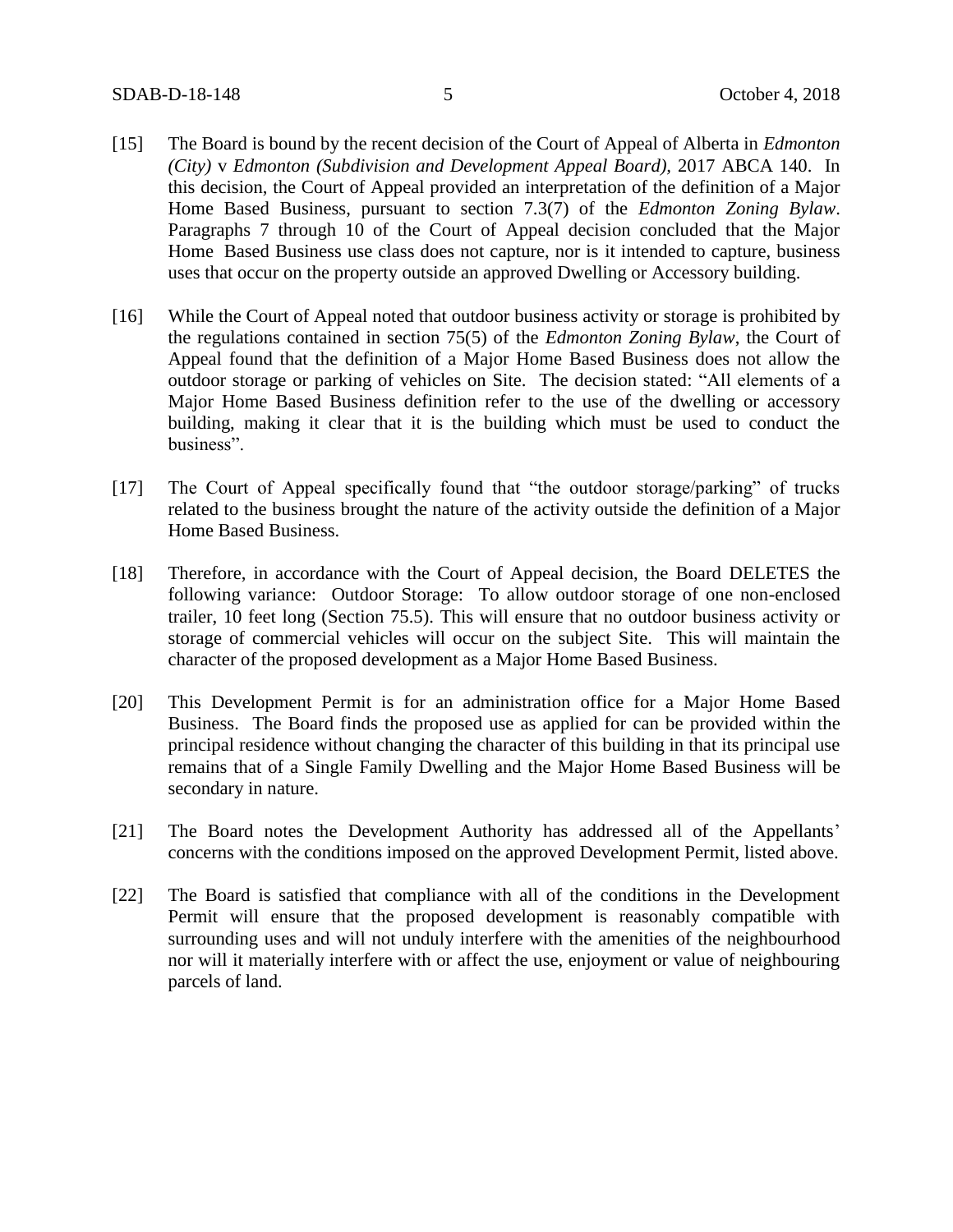[23] The Board notes that the Development Permit has only been approved for a period of five years. This will allow sufficient time for neighbouring property owners to assess the impact of the proposed development and report any violations of the conditions to Bylaw Enforcement. This will result in appropriate actions, which could include the cancellation of the approved Development Permit.

Patricia L. Janes.

Ms. P. Jones, Presiding Officer Subdivision and Development Appeal Board

Board Members in Attendance Mr. V. Laberge; Ms. E. Solez; Ms. D. Kronewitt Martin; Mr. D. Fleming

CC:

City of Edmonton, Development & Zoning Services, Attn: Ms. Watts / Mr. Wen